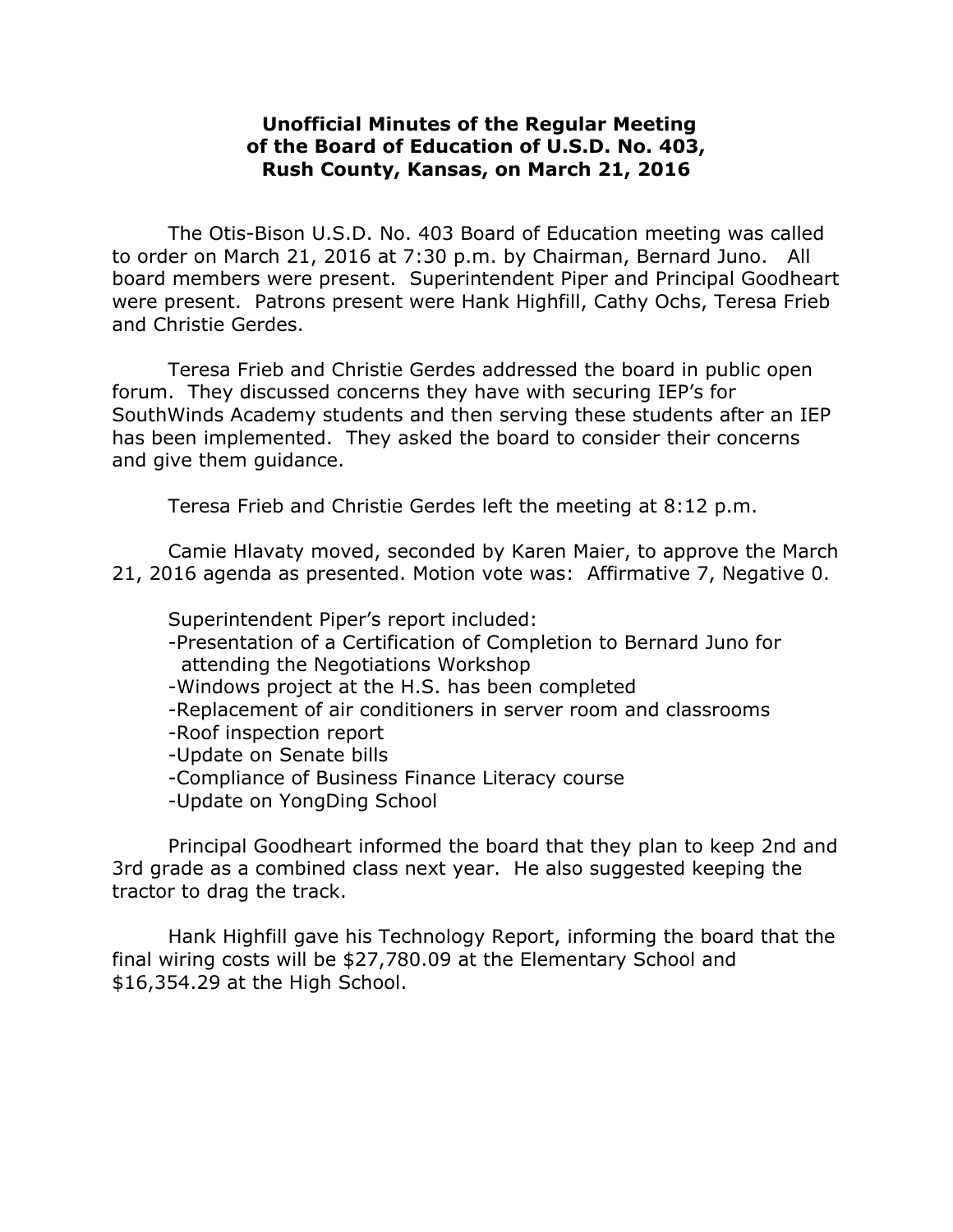Motion made by Gary Yost, seconded by Robert Mitchell, to approve the February 8, 2016 board meeting minutes, the February 18, 2016 special board meeting minutes (2), the February 25, 2016 special board meeting minutes, treasurer's report, accounts payable, activity funds and petty cash fund. Motion vote was: Affirmative 7, Negative 0.

Motion made by Camie Hlavaty, seconded by Gary Yost, to approve the second reading of board policies GAAA, JA, JDD, JGCB, JGCC, JGFB, JGFG, JHC, JJ AND JQKA. Motion vote was: Affirmative 7, Negative 0.

Everett Royer moved to approve the purchase of a Bush Hog mower from F & F Repair if the bid price of \$11,320.00 is still good. Robert Mitchell seconded the motion. Motion vote was: Affirmative 7, Negative 0.

Cathy Ochs discussed the CrisisGo Ap with the Board.

Motion made by Camie Hlavaty, seconded by Everett Royer, to approve the purchase of the CrisisGo Ap. Motion vote was: Affirmative 7, Negative 0.

Motion made by Gary Yost, seconded by Pam Welsh, to allow the seniors to purchase their Chromebooks at a price of \$100.00. Motion vote was: Affirmative 7, Negative 0.

Motion made by Gary Yost, seconded by Everett Royer, to go into executive session for fifteen (15) minutes with the board, Superintendent Piper and Principal Goodheart to discuss personnel matters of nonelected personnel and to protect the privacy interests of the individual(s) to be discussed and that we return to open session in this room at 9:42 p.m. Motion vote was: Affirmative 7, Negative 0.

The meeting was resumed at 9:42 p.m.

Motion made by Bernard Juno, seconded by Everett Royer, to go into executive session for ten (10) minutes with the board, Superintendent Piper and Principal Goodheart to discuss personnel matters of nonelected personnel and to protect the privacy interests of the individual(s) to be discussed and that we return to open session in this room at 9:52 p.m. Motion vote was: Affirmative 7, Negative 0.

The meeting was resumed at 9:52 p.m.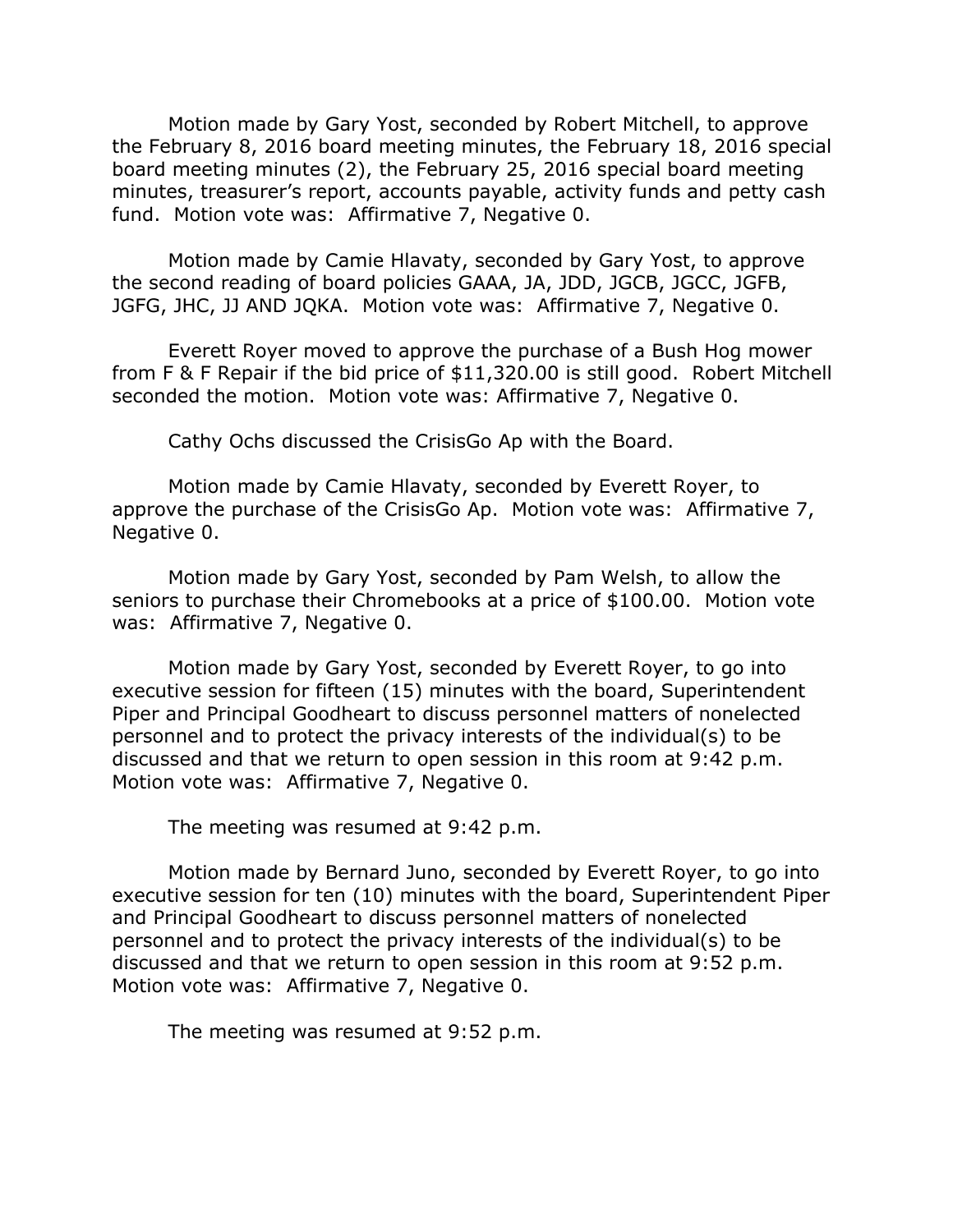Motion made by Camie Hlavaty, seconded by Everett Royer, to go into executive session for ten (10) minutes with the board and Superintendent Piper to discuss personnel matters of nonelected personnel and to protect the privacy interests of the individual(s) to be discussed and that we return to open session in this room at 10:03 p.m. Motion vote was: Affirmative 7, Negative 0. Hank Highfill was called into the executive session at 9:56 p.m.

The meeting was resumed at 10:03 p.m.

Gary Yost moved, seconded by Karen Maier, to approve the resignation of Leann Dalton as Elementary Custodian effective June 1, 2016. Motion vote was: Affirmative 7, Negative 0.

Motion made by Everett Royer, seconded by Camie Hlavaty, to approve the resignation of Brian Williams as music instructor at the end of his contract. Motion vote was: Affirmative 7, Negative 0.

Camie Hlavaty moved, seconded by Gary Yost, to approve Amy Blackburn as Assistant Junior High Track Coach. Motion vote was: Affirmative 7, Negative 0.

Gary Yost moved, seconded by Karen Maier, to approve a contract for Claude and/or Kathy Nelson for summer mowing at the High School, Elementary School and practice field. Motion vote was: Affirmative 7, Negative 0.

Motion made by Gary Yost, seconded by Pam Welsh, to approve a contract for John Sohm for mowing and painting the football field. Motion vote was: Affirmative 7, Negative 0.

Camie Hlavaty moved, seconded by Everett Royer, to give the Superintendent the authority to hire five (5) individuals for summer custodian help. Motion vote was: Affirmative 7, Negative 0.

Motion made by Camie Hlavaty, seconded by Everett Royer, to go into executive session for ten (10) minutes with the board and Superintendent Piper to discuss personnel matters of nonelected personnel and to protect the privacy interests of the individual(s) to be discussed and that we return to open session in this room at 10:31 p.m. Motion vote was: Affirmative 7, Negative 0.

The meeting was resumed at 10:31 p.m.